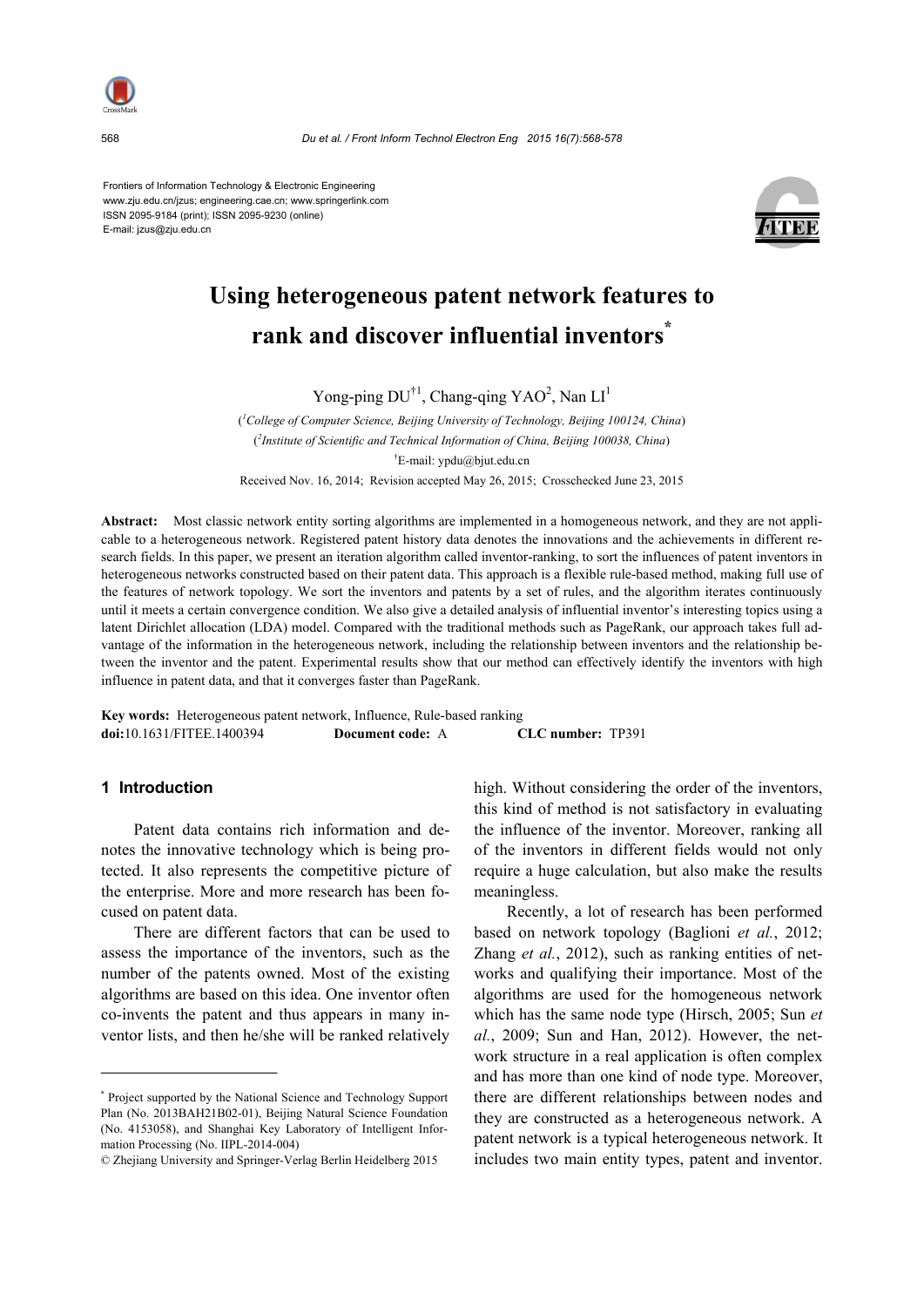We need to adopt an effective method to analyze this kind of network and explore the relationship between the different entity types.

The topic model is a type of statistical model for discovering the topics that occur in a collection of documents. It has been included in the context of natural language processing. A topic represents the generalization and abstraction on the semantic in which the text is contained. To obtain a deep analysis of the interested topics for an influential inventor, each inventor's patents can be expressed as a distribution of multiple topics and the topic model can be used to determine the distribution.

For the topic model probabilistic latent semantic analysis (PLSA), the probability distribution of the topic is a parameter rather than a random variable, and an increase in the parameters may lead to an overfitting problem. The latent Dirichlet allocation (LDA) model proposed by Blei *et al.* (2003) is one of the most perfect topic models. It introduces the super parameter using a Dirichlet prior distribution and transforms the probability distribution into random variables. It avoids the overfitting problem as the super parameter is the only required parameter.

We propose a new rule-based iteration approach to rank the inventors in a patent heterogeneous network and use the patent information and develop a set of rules based on the relationship between the nodes in the patent network. The influence of the inventor is measured and we obtain a ranked inventor list. In addition, we use the topic distribution to discover the interest of the top ranked inventors by the LDA model. Experiments on the real data set show that our method achieves a good performance and that the inventor-ranking method converges faster than the PageRank algorithm.

## **2 Related work**

To analyze the network structure, the most classic ranking algorithm is PageRank (Brin and Page, 1998), which is used to evaluate the importance of a specified web page. PageRank applies link information to calculate the value of a web page and treats it as a ranking factor. The main idea is that the higher the value of a web page linked to, the more important the web page. Kleinberg (1999) first extended the sorting method from a homogeneous network to a heterogeneous network, and proposed the hyperlink-induced topic search (HITS) algorithm, which holds that the interaction between different types of nodes in a heterogeneous network contains rich information and can be used to improve the efficiency of the network sorting algorithm.

Recently, more work has appeared focusing on the graph theory. For instance, Chiang *et al.* (2012) used a social link and local information to find the top-*k* authors in a co-authorship network (Ahmedi *et al.*, 2011) based on a probabilistic model and using random walk. Liu *et al.* (2005) compared the author ranking results between different approaches and concluded that the method based on centrality measurement is effective.

We use the idea of PageRank and HITS to implement inventor ranking. The heterogeneous ranking network is built according to the patent information. There has been some research on the academic heterogeneous network for evaluating the importance of the author. In contrast, we put forward the iterative ranking approach to compute the importance of the inventor using both partnership between the inventors and inventorship with the patents. This is the first time that the relationship based ranking method has been applied in a patent heterogeneous network.

The topics that the influential inventor is interested in can be discovered using the topic model. The keyword distribution can be used to represent the topic. Latent semantic analysis (LSA) is based on a linear algebra proposed by Wang *et al.* (2006). It uses a dimension reduction method, singular value decomposition (SVD), to determine the semantic structure of the documents, and implements semantic analysis in the low-dimensional semantic space. LSA can simulate the human's comprehension when the semantic space dimension is similar to a human's cognition (Blei, 2012). In other words, it can translate surface text information into a deep representation (Zelikovitz and Hirsh, 2004).

The probability model PLSA proposed by Hofmann (1999) is based on the maximum likelihood method and the generative model. PLSA follows the idea of LSA on dimension reduction. The text is represented as high-dimensional data by a commonly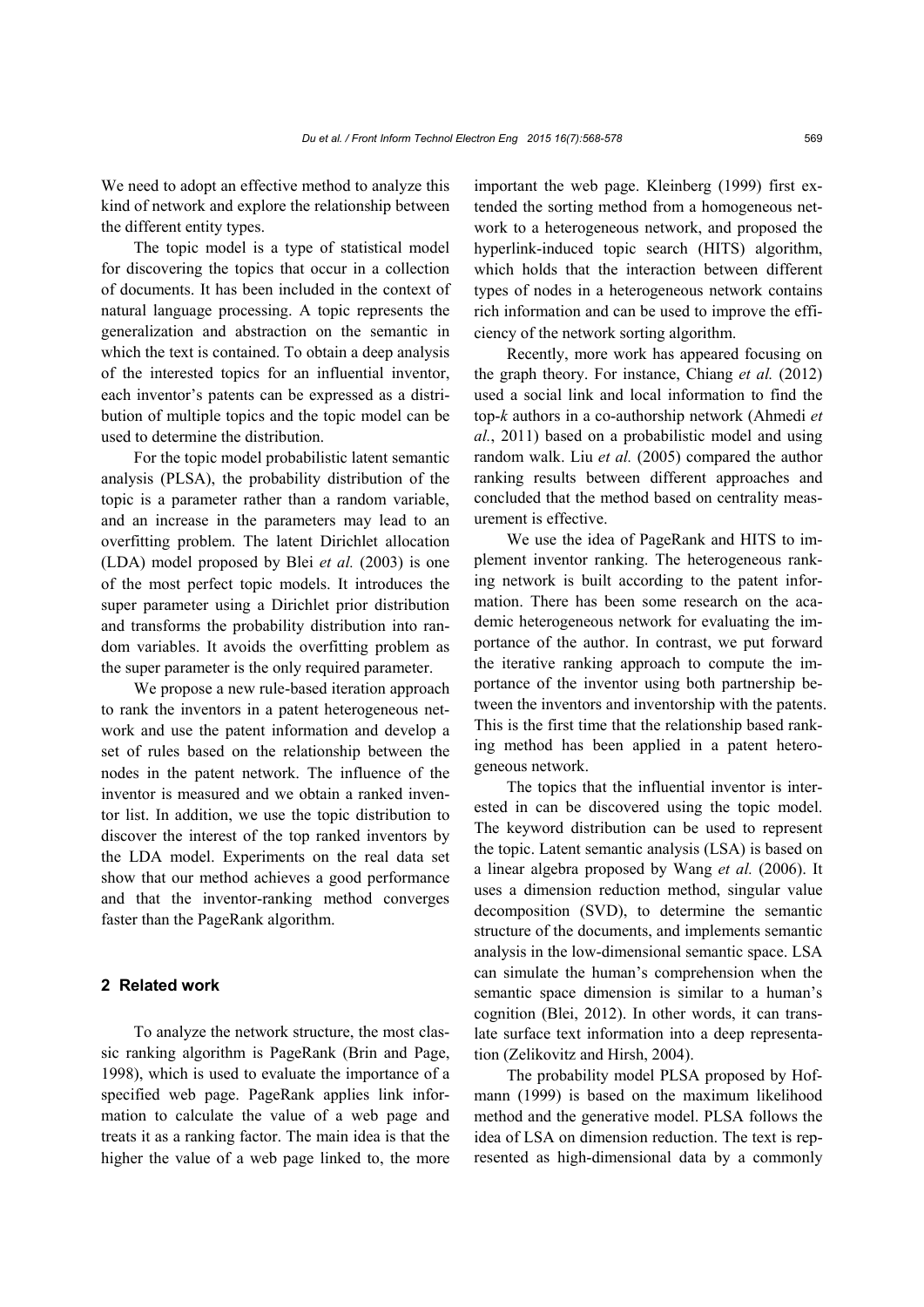used method such as the TF-IDF (term frequency– inverse document frequency) approach. However, the number of topics is limited and it is denoted by the low-dimensional semantic space. The topic mining method maps the document from the highdimensional space to the low-dimensional semantic space by dimension reduction. PLSA has many applications such as information retrieval and machine learning.

The LDA model introduces the Dirichlet prior distribution based on PLSA. Blei (2012) pointed out that no uniform probability model is used in the probability calculation in PLSA. At the same time, the large number of parameters will lead to the overfitting problem, and it is difficult to distribute probabilities to the documents that are not included in the training data set. LDA introduces the super parameters to build the Bayes model by three-layer document-topic-word (Tang and Yang, 2012). Each document may be viewed as a mixture of various topics. This is similar to PLSA except that the topic distribution is assumed to have a Dirichlet prior in LDA.

After discovering the important inventors by our ranking approach, we can analyze the patent data of these inventors to acquire the topics they are interested in by the topic model. The LDA model has been widely used in text analysis. The semantic information can be achieved and represented by keyword distribution. The topic distributions of the inventor are also analyzed by the LDA model and the keywords are extracted to denote the interest of the inventor, especially for the top ranked inventors.

#### **3 Inventor-patent heterogeneous network**

The data set depicting the heterogeneous network is built from the Chinese patent data and the time span is from Jan. 1, 2008 to Dec. 30, 2008. We selected the patents and the related inventors from the Medicine field and the statistics is shown in Table 1. The data model of the inventor-ranking framework is shown in Fig. 1.

The co-inventor network  $G_I=(V_I, E_I)$  is the weighted undirected graph between inventors.  $V_1$ denotes the set of inventors and  $E<sub>I</sub>$  denotes the set of edges, representing the partnership of inventors. The set of inventors can be represented as  $V_1=(I_1, I_2, \ldots, I_n)$  $I_n$ ) and the inventor number is  $n=|V_1|$ . The weight of edge denotes the number of cooperations between inventors.

|  |  |  | Table 1 Statistics for the patent data |
|--|--|--|----------------------------------------|
|--|--|--|----------------------------------------|

| Parameter                  | Value                         |
|----------------------------|-------------------------------|
| Number of inventors        | 4787                          |
| Number of patents          | 2096                          |
| Number of co-inventorships | 17807                         |
| Number of inventorships    | 5640                          |
| Time interval              | Jan. 1, 2008 to Dec. 30, 2008 |



**Fig. 1 Data model of the inventor-patent heterogeneous network** 

The inventor is represented by a black circle and the patent by a square. The network *G* is constituted by two subnetworks: co-inventor network  $G<sub>I</sub>$  and inventor network  $G<sub>IP</sub>$ 

The inventor network  $G_{IP}=(V_{IP}, E_{IP})$  is also the weighted graph representing the relationship between the patent and the inventor, where  $V_{IP}$  is the union set of inventors and patents, defined as  $V_{\text{IP}}=V_{\text{I}}\cup V_{\text{P}}$ . Edges in  $E_{\text{IP}}$  connect each patent with all of its inventors. The weight of the edge is decided by the inventor's order in the inventor list, and the value is 1/*r* when the order is *r*. For example, the weight value is 0.5 when the order of the inventor is 2.

 $G<sub>I</sub>$  can be represented by matrix  $M<sub>II</sub>$  where the element  $m_{i,j}$  represents the number of cooperations between inventor  $i$  and inventor  $j$ .  $G_{IP}$  can be expressed as matrix  $M_{IP}$  and the element  $m_{i,p}$  is computed as shown in Eq. (1). The matrices  $M_{\text{II}}$  and  $M_{\text{IP}}$ are illustrated in Fig. 2.

$$
m_{i,p} = \frac{1}{\text{order}_p(i)},\tag{1}
$$

where order<sub>*p*</sub> $(i)$  represents the order of inventor *i* in the inventor list of patent  $p$ , and its value is varied from 1 to the total inventor number *n*.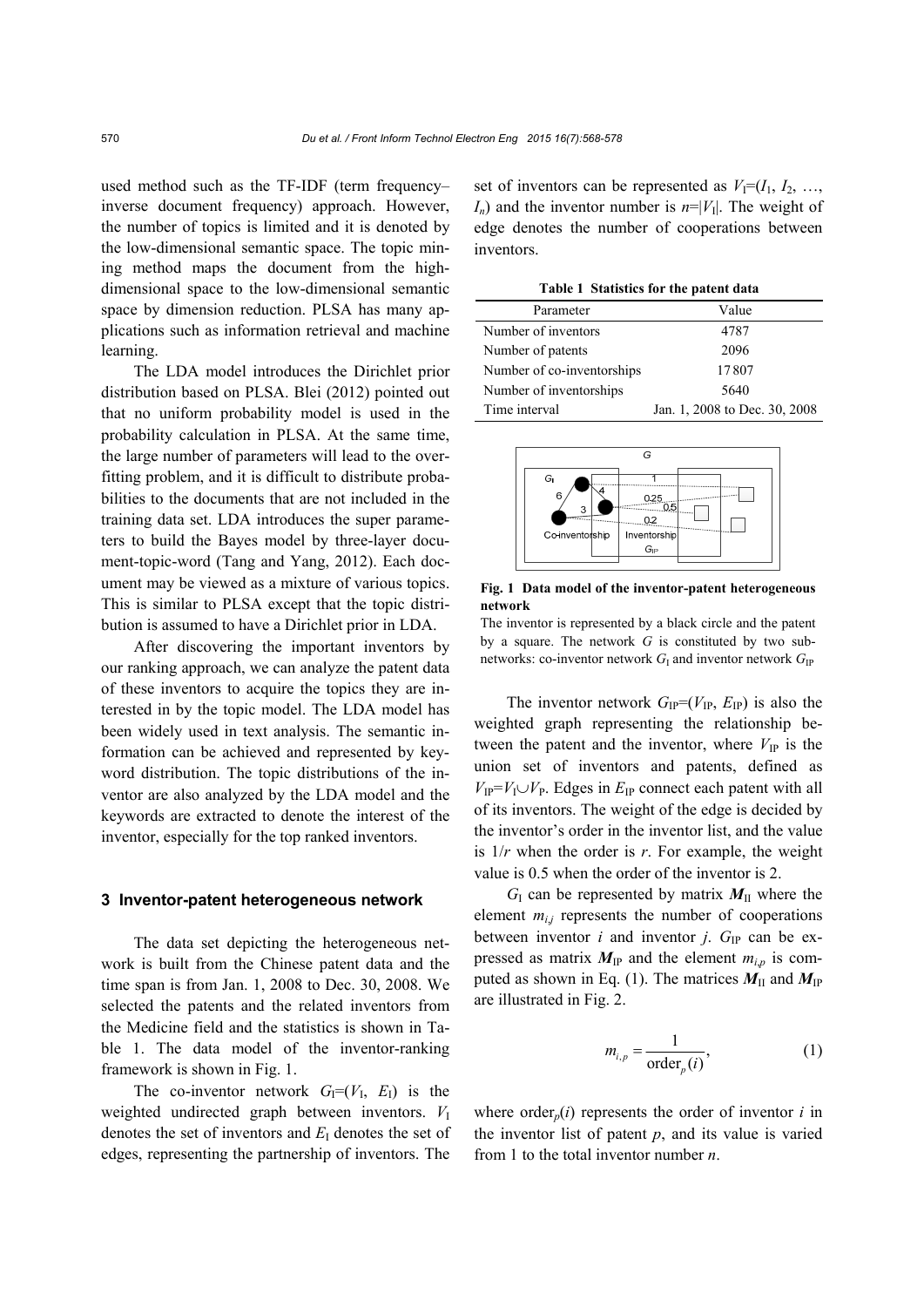

**Fig. 2** Matrices  $M_{II}$  (a) and  $M_{IP}$  (b)

## **4 Algorithm of discovering the influential inventor**

## **4.1 Rule-based ranking**

Our method is based on a set of rules to rank the inventor entity, and the ranking result is updated by a recursive ranking process. The ranking value of the inventor is determined by two factors, the rank value of the co-inventor and the rank value of the patents owned by the inventor. The parameters  $(w_{\text{II}}, w_{\text{IP}})$  are the weights for these two factors, ranging from 0 to 1. They are both set to be 0.5 in the experiment.

The three rules used are described as follows: **Rule 1** Highly ranked inventors tend to co-invent with other highly ranked inventors.

We obtain the rank value of inventor *k* by

RankInventor<sub>i</sub>(k) = 
$$
\alpha \left[ \sum_{r=1}^{n} M_{\text{II}}(k,r) \text{RankInventor}(r) \cdot w_{\text{II}} + \text{RankInventor}_{i-1}(k) \cdot (1 - w_{\text{II}}) \right].
$$
 (2)

The rank value of the inventor is determined by the co-inventor's rank value and his/her own rank value in the previous iteration, which is labeled as RankInventor<sub>*i*−1</sub>( $k$ ). Here,  $r$  denotes the co-inventor of inventor *k*.

**Rule 2** Highly ranked inventors generally invent highly ranked patents. The rank value of the patent is computed according to its inventor's rank value. We obtain the rank value of patent *j* by

RankPattern
$$
RankPattern
$$
RankPattern
$$
J = \frac{\beta \sum_{k=1}^{n} M_{\text{PI}}(j,k) RankInventor(k)}{RankPatternmax(M)},
$$
\n(3)
$$
$$

where *k* denotes the inventor of patent *j*. The rank value of the patent is determined by all its inventors' rank scores. The matrices  $M_{\text{PI}}$  and  $M_{\text{IP}}$  are symmetric, *M* is the patent data set, and RankPatent<sub>max</sub> $(M)$  is the maximum rank value on the set of total patents.

**Rule 3** Highly ranked patents are invented by highly ranked inventors. The rank value of the inventor is determined by the rank value of his/her own patent. We update the rank value of inventor *r* by

RankInventor<sub>i</sub>(r) = 
$$
\gamma \left[ \sum_{j=1}^{m} M_{IP}(r, j) \text{RankPattern}(j) \cdot w_{IP} + \text{RankInventor}_{i-1}(r) \cdot (1 - w_{IP}) \right],
$$
 (4)

where *j* denotes the patent of inventor *r* and *m* denotes the patent number of inventor  $r$ . Eq. (4) illustrates that the rank value of the inventor is updated according to the rank score of the patent the inventor owns and his/her rank value in the previous iteration, labeled as RankInventor*i*−1(*r*).

There are three parameters *α*, *β*, and *γ* in the above three rules, which determine the importance of the different rules, and their values range from 0 to 1.

Fig. 3 shows our approach for inventor-ranking. During the initialization process, there are many approaches that we can choose to give the initial rank value of the inventor. However, the choice does not strongly affect the final results. We rank the inventors initially by the ratio of the patent number the inventor owns to the total patent number. The ranking rules will be implemented iteratively. Users can choose the number of iterations and the difference threshold between the current iteration and the previous iteration to judge when to stop. The difference computation is shown as follows:

$$
\Delta(t, t+1) = \frac{1}{|V|} \sum_{i=1}^{|V|} |\operatorname{rank}(i, t+1) - \operatorname{rank}(i, t)|, \quad (5)
$$

where |*V*| is the number of vertices in network *G* and rank $(i, t+1)$  is the ranking score of vertex *i* in the (*t*+1)th iteration.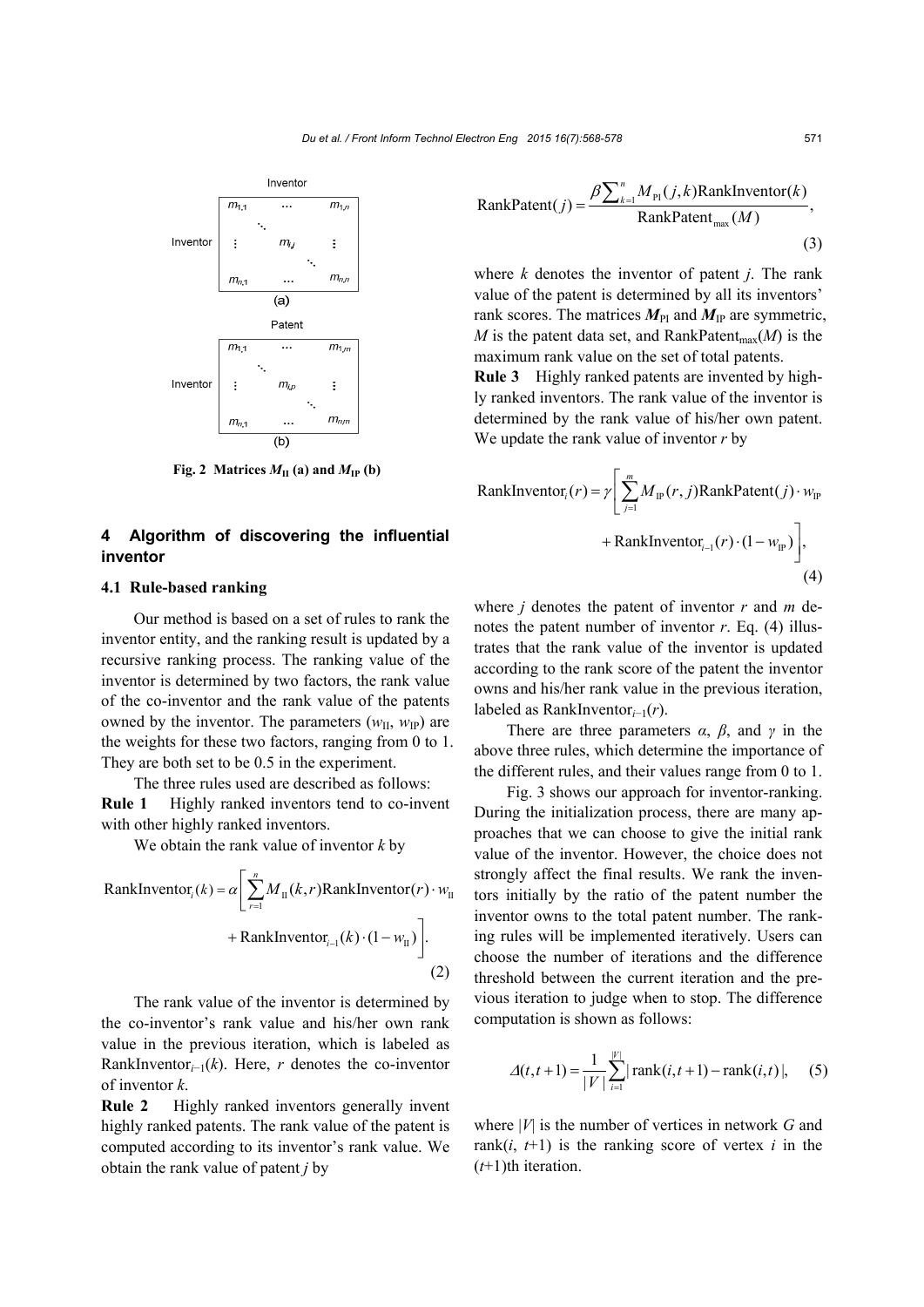

**Fig. 3 The rule-based inventor-ranking process**

The algorithm of inventor-ranking is described in Algorithm 1. After several iterative ranking experiments by setting different parameter values for  $\alpha$ ,  $\beta$ , and *γ*, we find that  $\Delta(t, t+1)$  will no longer change when it reaches 0.04. Thus, we set the threshold  $\delta$  to 0.04 in the final experiment.

#### **4.2 Evaluation**

Here we use the correlation metric to assess the different ranking algorithms. For two ranking algorithms *a* and *b*,  $t_a(n)$  and  $t_b(n)$  represent the two sets containing the top *n* entities ranked by algorithms *a* and *b*, respectively. The correlation of two ranking algorithms is defined as

$$
S(a,b) = \frac{|t_a(n) \cap t_b(n)|}{|t_a(n) \cup t_b(n)|}.
$$
 (6)

We take the order of the entity element in  $t_a(n)$ and  $t_b(n)$  into consideration. The correlation of the two algorithms *a* and *b* can be calculated as

$$
SP(a,b) = \frac{\sum_{i=1}^{|t_a(n)\cap t_b(n)|} |F(t_a(n),i) - F(t_b(n),i)|}{|t_a(n)\cup t_b(n)|}, \quad (7)
$$

where  $F(t_a(n), i)$  denotes the order of element *i* in set *ta*(*n*).

This method can be used to evaluate the effectiveness of the ranking algorithm, and we apply it to compare our inventor-ranking method with Page-Rank in the final experiment.

**Algorithm 1** Rule-based inventor-ranking

- 1. Build two matrices  $M_{II}$  and  $M_{IP}$ .
	- Inventor-inventor matrix  $M_{II}$  (Fig. 2), in which each element  $m_{i,j}$  represents the number of cooperations between inventors *i* and *j*.
	- Inventor-patent matrix  $M_{\text{IP}}$  (Fig. 2), in which each element  $m_{i,p}$  represents the importance of patent *p* to inventor *i* and it is calculated using Eq.  $(1)$ .
- 2. Rank the inventor using Eq. (2) to calculate the rank value of each inventor *k* and set the value of parameter *α*.
- 3. Rank the patent using Eq. (3) to calculate the rank value of each patent *j* and set the value of parameter *β*.
- 4. Rank the inventor using Eq. (4) to obtain the updated rank value of each inventor *r* and set the value of parameter *γ*.
- 5. Calculate the rank value difference  $\Delta(t, t+1)$ between the two adjacent iterations *t* and *t*+1 using Eq.  $(5)$ .
- 6. Repeat steps 2–5 until the difference value  $\Delta(t, t+1)$  is less than threshold  $\delta$ .

#### **5 Topic distribution of the influential inventor**

#### **5.1 LDA topic model**

The LDA model is a hierarchical Bayesian model and it has the following three layers (Blei *et al.*, 2003):

1. Word layer. Word collection  $V = \{w_1, w_2, \ldots, w_n\}$  $w_v$  is the set of words excluding the stop word in the corpus.

2. Topic layer. Each topic  $z_i$  in topic collection  $\varphi = \{z_1, z_2, \ldots, z_k\}$  is a probability distribution based on word set *V*. It can be represented as a vector  $\varphi_k = \langle p_{k,1}, p_{k,2}, \dots, p_{k,v} \rangle$  where  $p_{k,j}$  denotes the generation probability of word  $w_i$  on topic  $z_k$ .

3. Document layer. Each document is represented as the frequency vector  $d_i = \text{tf}_{i,1}$ ,  $\text{tf}_{i,2}$ , ...,  $\text{tf}_{i,i}$ , where tf*i*,*j* denotes the occurrence of word *j* appearing in document *i*. The document set can be represented as  $\theta = \langle \theta_1, \theta_2, \dots, \theta_D \rangle$  and vector  $\theta_d = \langle p_{d,1}, p_{d,2}, \dots, p_{d,2} \rangle$  $p_{d,k}$  is represented as a topic.  $p_{d,z}$  denotes the generation probability of topic *z* in document *d*.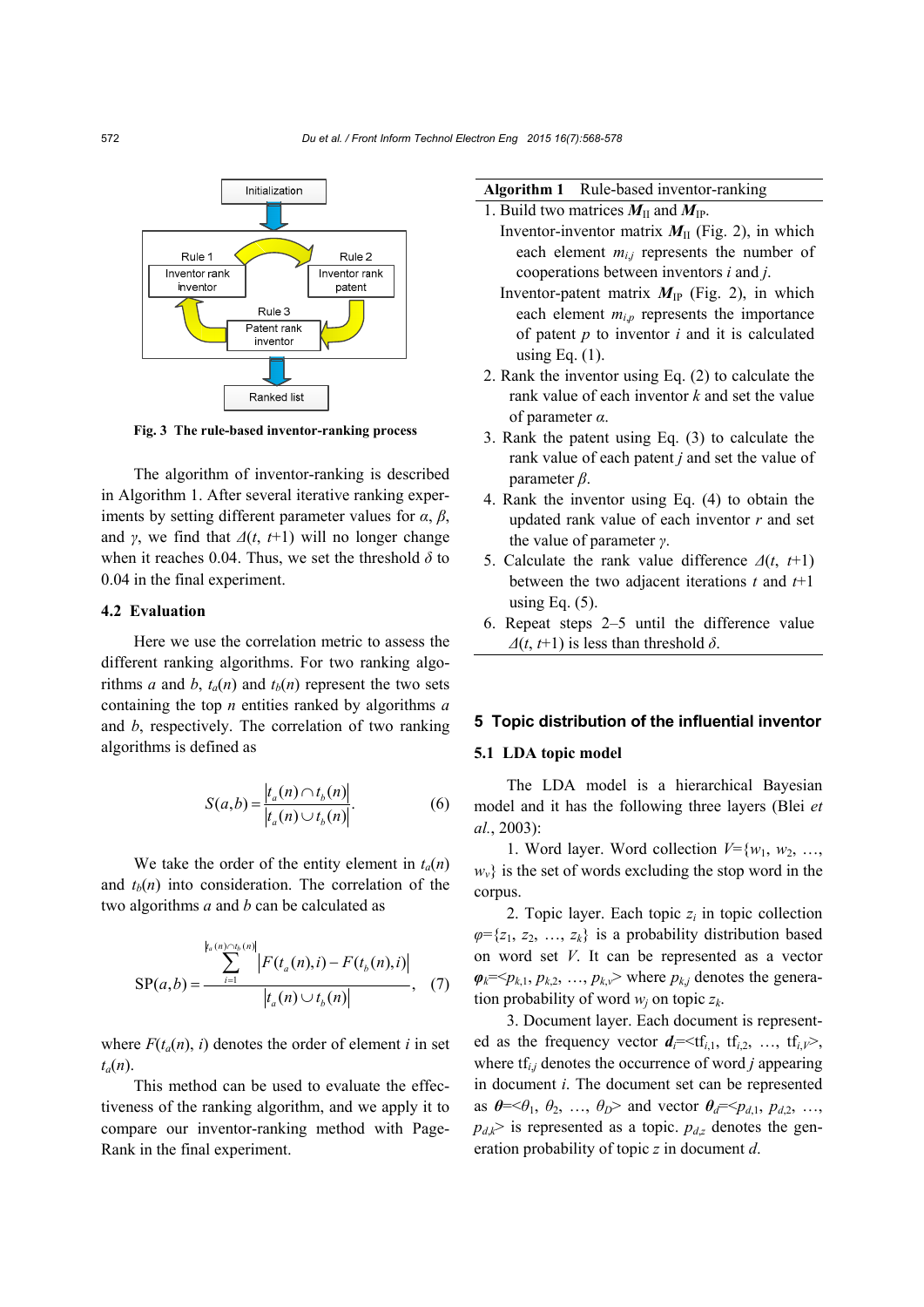The graph model of LDA is shown in Fig. 4. The LDA model uses the Dirichlet distribution as the prior distribution for the probability topic model.

#### **5.2 Inventor model based on LDA**

The standard LDA model is based on the threelayer document-topic-word Bayesian model (Fig. 5). The topic of the inventor can be defined as the degree of attention to different topics. Thus, the inventortopic probability distributions in the topic model represent the inventor's interest on different topics.

We merged all of the patent data of the inventor into one document to construct the topic model. The



**Fig. 4 Graph model of latent Dirichlet allocation (LDA)**  *D* represents the whole document set;  $N_d$  is the word collection of document *d*; *α* and *β* denote the prior knowledge of document-topic probability distribution *θ* and documentword probability distribution *Φ*; *θ* and *Φ* satisfy the polynomial distribution; *α* and *β* satisfy the Dirichlet distribution

probability distribution of the inventor to topic can be achieved to generate the topic model. Then the three-layer document-topic-word model is transferred to the inventor-topic-word model (Fig. 6).

For inventor collection  $U = \{u_1, u_2, \ldots, u_m\}$ , each inventor  $u_i$  is represented by the corresponding patent data  $\{f_{u_i,1}, f_{u_i,2}, \ldots, f_{u_i,n}\}$  and  $f_{u_i,j}$  denotes the word vector, which is shown as the matrix *U* in Fig. 6. The vector  $\rho_{u_i} = \{p_{u_i,1}, p_{u_i,2}, \ldots, p_{u_i,k}\}\$ for inventor  $u_i$  denotes the topic probability distribution (Fig. 7a).  $p_{u,z}$  is the generated probability of topic  $z$  to inventor  $u_i$  and it can be used to express the inventor's interest. The word  $w_i$  can also be represented by a vector  $\theta_{w_i}$  ${q_{w_i,1}, q_{w_i,2}, ..., q_{w_i,k}}$  in the LDA model (Fig. 7b). Here,  $q_{w_i,z}$  is the generated probability of word  $w_i$  to topic *z*.







**Fig. 5 Standard three-layer document-topic-word model of latent Dirichlet allocation (LDA)**



**Fig. 6 Updated three-layer inventor-topic-word model of latent Dirichlet allocation (LDA)**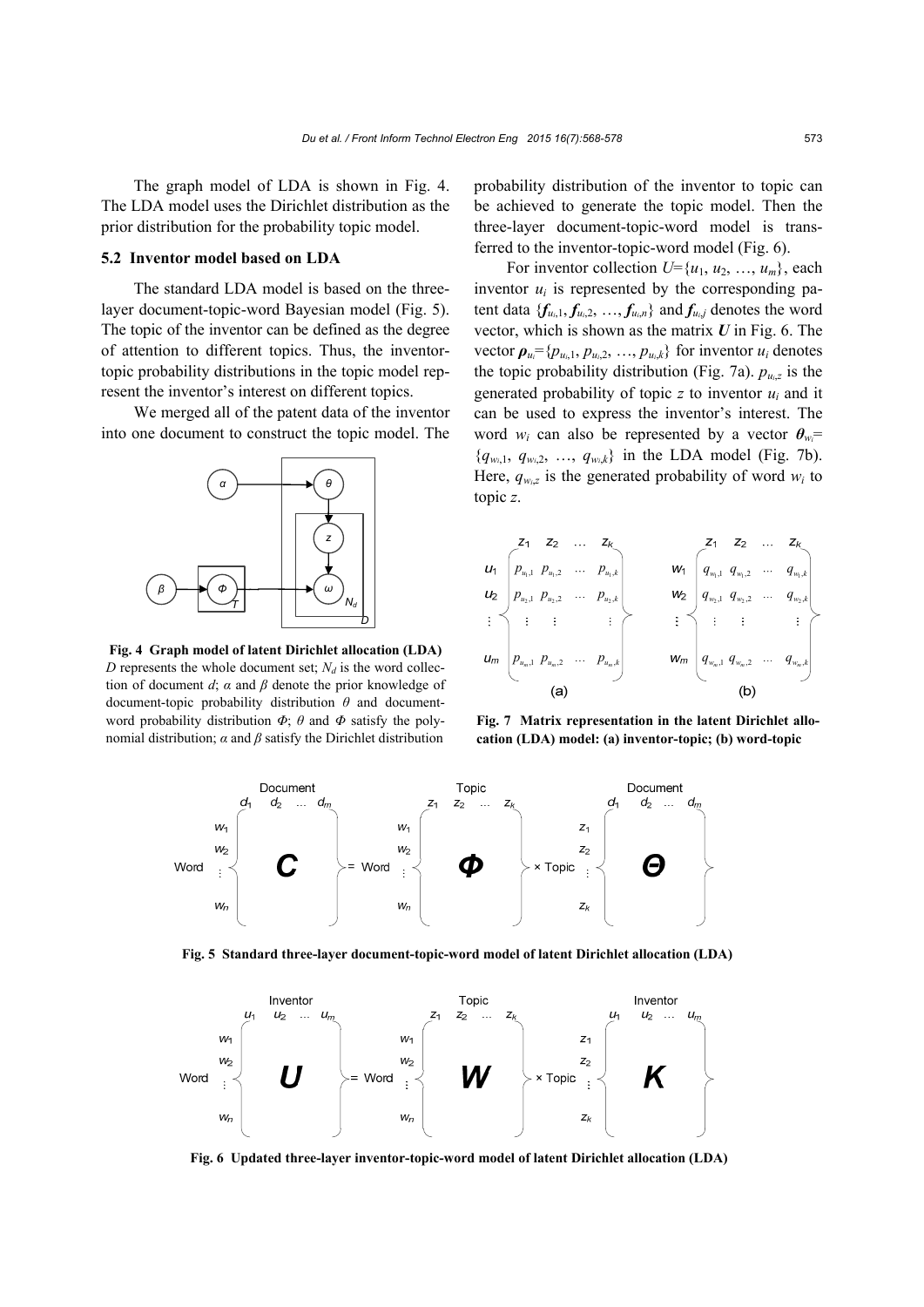#### **6 Experiments and evaluation**

#### **6.1 Inventor-ranking result evaluation**

The iterative process of inventor-ranking is shown in Fig. 8. During the initialization, we estimate the inventor importance by the percentage of patents owned. However, due to the limited number of patents owned, most inventors have a very low value, ranging from 0 to 0.01. After the first iteration, more than 50% of inventors are assigned a relatively high rank value. After the 7th iteration, the distribution of rank value becomes consistent and stable, and it almost follows the Gaussian distribution.

Table 2 shows the top 10 inventors ranked by our inventor-ranking method and PageRank. These two algorithms have a different focus in the list. The PageRank algorithm gives higher rank values to those inventors who appear in different inventor lists more frequently as the co-inventor. In contrast, our inventor-ranking approach considers not only the coinventorship but also the number of patents the inventor owns as the primary inventor. It can be concluded that our method works better as it makes full use of the available features in the patent network.

We give more precedence to the first inventor in our ranking approach. The statistics of patent data of three typical inventors is shown in Table 3, which illustrates the effectiveness of the ranking algorithm.

The inventor Wei Zhu has the most owned patents and in most of them Wei Zhu is the first inventor. Our ranking algorithm and PageRank both rank Wei Zhu as the top inventor. In contrast, although Shuren Guo owned more patents than Lijuan Wang, Lijuan Wang ranked higher than Shuren Guo in our ranking list because in fewer patents Shuren Guo is the first inventor. This is due to the fact that our algorithm considers not only the patent number but also the order of the inventor, which is more truthful.

After obtaining the ranking list, we compared the results of inventor-ranking and the PageRank algorithm by choosing different *N*'s for the top *N* inventors after 20 iterations. The parameter values of *α*, *β*, and *γ* also varied. Table 4 shows the results evaluated by metrics *S* and SP.

Our approach is flexible in assigning importance to different ranking rules. The larger value of  $\alpha$  means more importance is assigned to Rule 1, so the co-inventorship is the primary factor for the final ranking, which is similar to the idea of PageRank. Therefore, the ranking results obtained by these two ranking algorithms are similar when *α*, *β*, and *γ* are set to be 0.8, 0.1, and 0.1 respectively, and *S* and SP are more than 0.64 with the highest *S* being 0.81. We can set larger values to parameters *β* and *γ*, taking inventor order into consideration. Meanwhile, our approach allows users to take a multi-typed entity and relationship into consideration, based on the given set of rules.

Since our experiment is applied on patent data from 2008, we give data analysis in the following years from 2009 to 2013 to verify the top ranked inventors. Fig. 9 shows the number of patents for the top three inventors Wei Zhu, Lijuan Wang, and Junbao He. They all obtained authorized patents continuously and most other inventors ranked lower had no or fewer patents in the following years, verifying that our ranking results are credible. In addition, we found that the patent reference frequencies of the top three inventors are much more than those of the other inventors who had no or fewer references.

Fig. 10 shows the convergence rate of these two ranking algorithms. Our inventor-ranking method converges faster than the PageRank algorithm.

# **6.2 Topic distribution results of the top ranked inventors**

To analyze the patent topic of the influential inventors, we conducted the experiment using the LDA model. The patent data of the top 10 inventors ranked by our inventor-ranking algorithm was collected. The patent data was selected from the medicine field and the statistics of the data is as described in Section 3. After word segmentation, stop words removal, keyword extraction, and weight calculation, we obtained the word vector of each inventor. The LDA user model was applied to implement topic mining and keyword extraction.

The Gibbs sample method was used to deal with the LDA model and the parameters were set according to experience.  $\alpha$  was set to 50/*T* and  $\beta$  was set to 0.01. Here, *T* denotes the topic number. We observed the differences of keyword distribution when the topic number varied from 3 to 10, and it was found that 4 is a reasonable number. The topic distribution probability of different inventors can be achieved after applying the LDA model on the patent data, and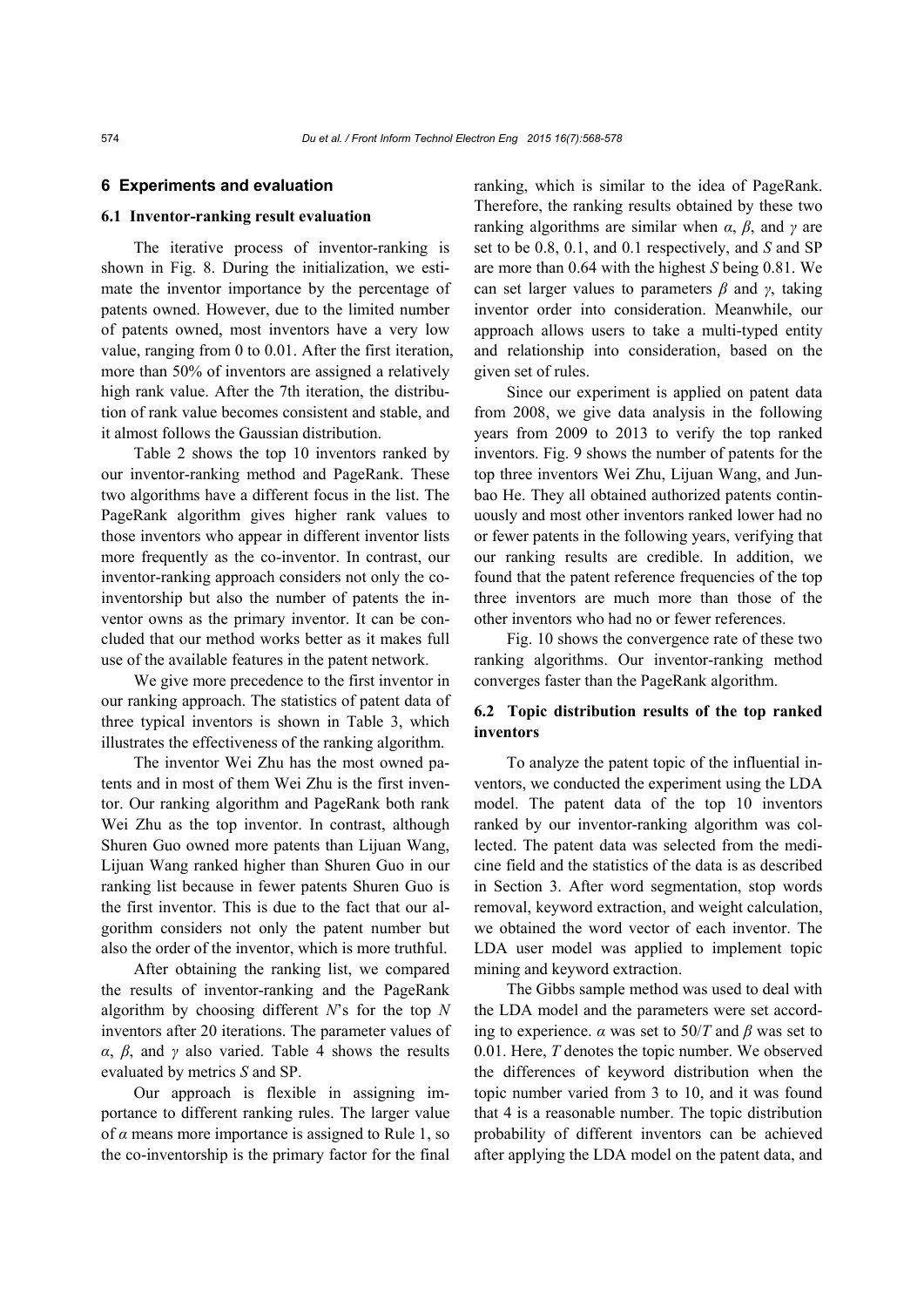

**Fig. 8 Distribution of the rank values in each iteration: (a) initial phase; (b) 1st iteration; (c) 2nd iteration; (d) 3rd iteration; (e) 4th iteration; (f) 5th iteration; (g) 7th iteration; (h) 9th iteration**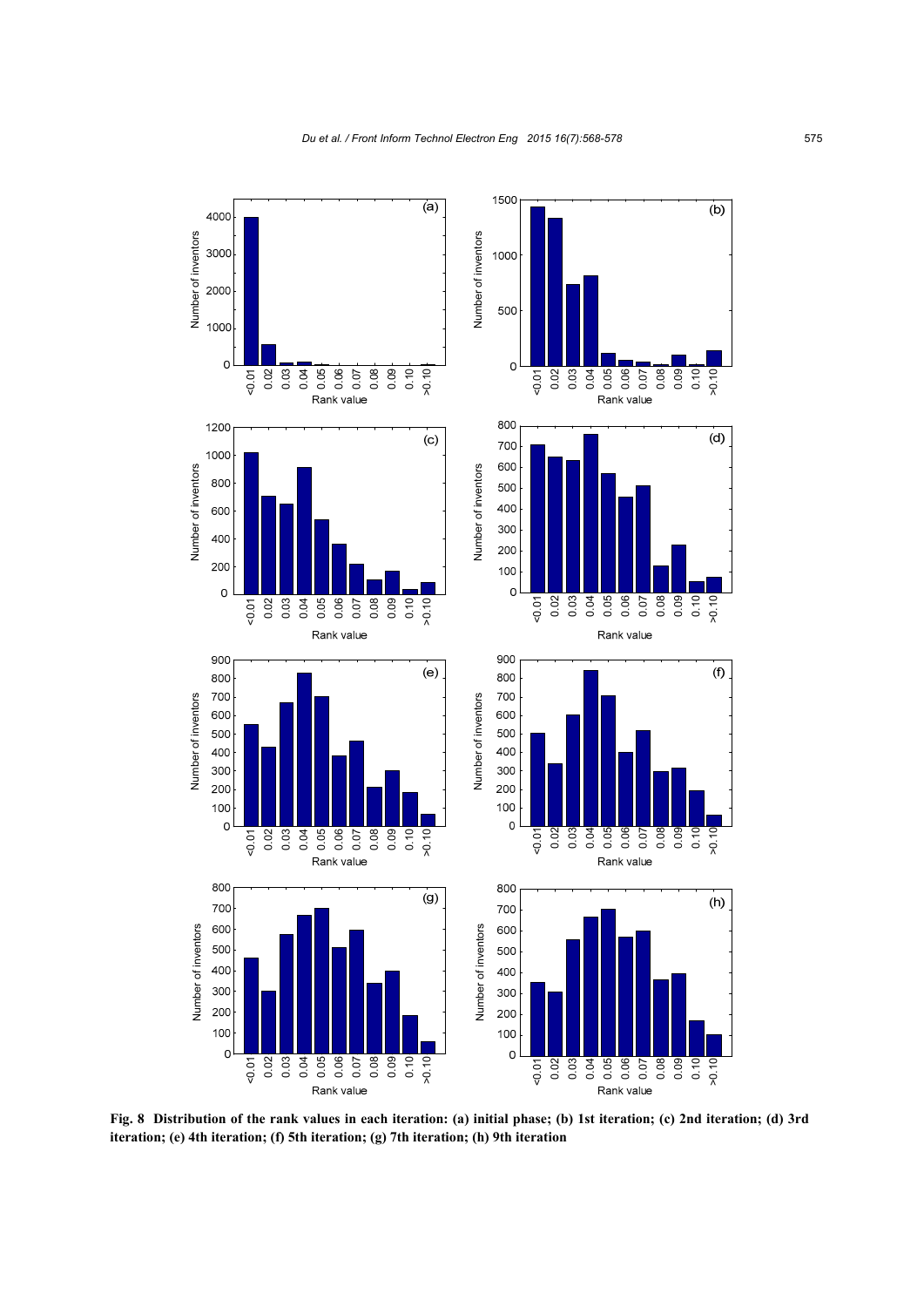| Rank           | Inventor         |              |  |  |
|----------------|------------------|--------------|--|--|
|                | Inventor-ranking | PageRank     |  |  |
| 1              | Wei Zhu          | Wei Zhu      |  |  |
| $\mathfrak{D}$ | Lijuan Wang      | Lijun Yan    |  |  |
| 3              | Junhao He        | Shuren Guo   |  |  |
| 4              | Lijun Yan        | Yong Wang    |  |  |
| 5              | Rongling Wu      | Binwen Liang |  |  |
| 6              | Binwen Liang     | Chao Wang    |  |  |
| 7              | Junyong An       | Marcus Dirk  |  |  |
| 8              | Chao Wang        | Wei Li       |  |  |
| 9              | Zhenwen Duan     | Lijuan Wang  |  |  |
| 10             | Shuren Guo       | Gang Zhao    |  |  |

**Table 2 The top 10 inventors ranked based on our inventor-ranking method and the PageRank algorithm**

| Table 3 Statistical patent data of three inventors |  |  |  |  |  |
|----------------------------------------------------|--|--|--|--|--|
|----------------------------------------------------|--|--|--|--|--|

| Inventor    | Number of co-<br>invented patents | Number of patents as<br>the first inventor |
|-------------|-----------------------------------|--------------------------------------------|
| Wei Zhu     | 67                                | 66                                         |
| Lijuan Wang | 42.                               | 37                                         |
| Shuren Guo  | 51                                | 10                                         |

**Table 4 Evaluation results by different parameter values**

|     | S             |                        |                                     | <b>SP</b>     |                        |                        |
|-----|---------------|------------------------|-------------------------------------|---------------|------------------------|------------------------|
| N   | $a = \beta =$ |                        | $\alpha=0.8$ , $\alpha=\beta=0.1$ , | $a = \beta =$ | $\alpha=0.8$           | $\alpha = \beta = 0.1$ |
|     | $\nu = 1.0$   | $\beta = \gamma = 0.1$ | $y=0.8$                             | $y=1.0$       | $\beta = \gamma = 0.1$ | $y=0.8$                |
| 10  | 0.42          | 0.68                   | 0.38                                | 0.37          | 0.64                   | 0.36                   |
| 20  | 0.45          | 0.74                   | 0.44                                | 0.41          | 0.71                   | 0.40                   |
| 50  | 0.54          | 0.81                   | 0.53                                | 0.50          | 0.77                   | 0.50                   |
| 80  | 0.67          | 0.78                   | 0.62                                | 0.60          | 0.72                   | 0.57                   |
| 100 | 0.65          | 0.79                   | 0.63                                | 0.59          | 0.75                   | 0.60                   |

Bold values are the highest for each *N*



**Fig. 9 Number of authorized patents for the top three inventors from 2009 to 2013** 



**Fig. 10 Convergence of the ranking computation** 

then we obtained the topic-inventor probability distribution. The topic-inventor model was generated by the matrix as shown in Fig. 7. The distribution of the top 10 inventors is shown in Table 5. The probabilities contributed to the four topics of each inventor.

Figs. 11a–11c show the keyword distribution results for the top three inventors. There are four groups of keywords for each inventor on four topics. They denote the related interest of the inventor. For example, the four topics of Wei Zhu (Fig. 11a) are "孕妇微量元素补充" (microelement supplement for pregnant women), "妇女和孕妇的保健" (health care for gravida and women), "孕期补充维生素" (vitamin supplement of pregnancy), and "记忆缺陷" (memory defect). The keyword distribution results show the focused subjects of the inventor.

**Table 5 Topic distribution probability of the top 10 inventors** 

| Inventor     | Probability |         |         |         |  |
|--------------|-------------|---------|---------|---------|--|
|              | Topic 1     | Topic 2 | Topic 3 | Topic 4 |  |
| Wei Zhu      | 0.316       | 0.207   | 0.239   | 0.237   |  |
| Lijuan Wang  | 0.277       | 0.213   | 0.248   | 0.261   |  |
| Junbao He    | 0.248       | 0.258   | 0.253   | 0.241   |  |
| Lijun Yan    | 0.278       | 0.23    | 0.22    | 0.271   |  |
| Rongling Wu  | 0.245       | 0.259   | 0.264   | 0.231   |  |
| Binwen Liang | 0.252       | 0.305   | 0.231   | 0.212   |  |
| Junyong An   | 0.175       | 0.296   | 0.256   | 0.272   |  |
| Chao Wang    | 0.280       | 0.230   | 0.256   | 0.233   |  |
| Zhenwen Duan | 0.273       | 0.303   | 0.179   | 0.244   |  |
| Shuren Guo   | 0.321       | 0.229   | 0.217   | 0.232   |  |

The more influential inventor generally owns the more patents. Among the top 100 ranked inventors, we used the statistics on the top three (Fig. 12a) and last three (Fig. 12b) inventors to verify this idea.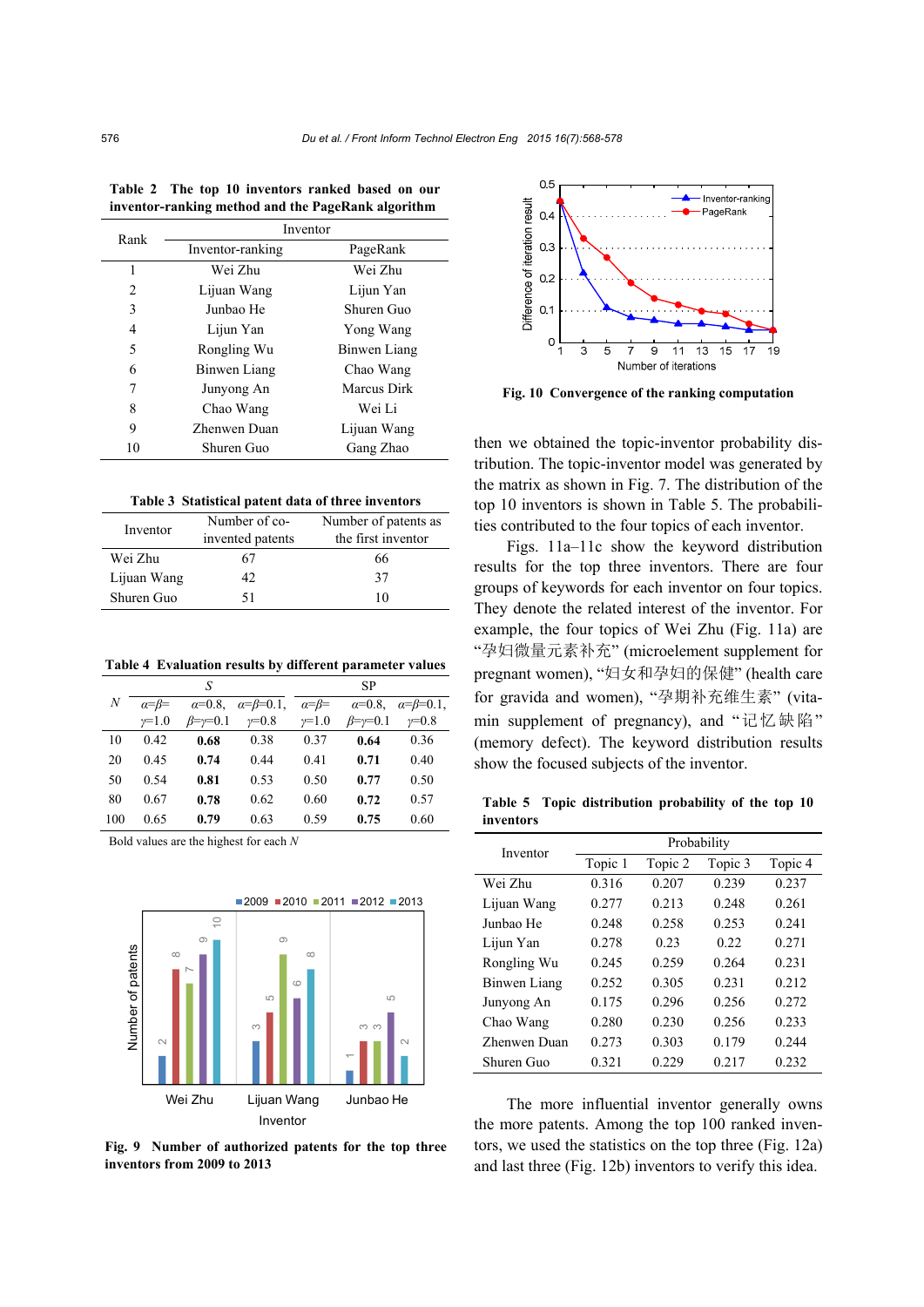

**Fig. 11 Keyword distribution of the three inventors (in Chinese): (a) Wei Zhu; (b) Lijuan Wang; (c) Junbao He** 



**Fig. 12 The patent distribution for the top three (a) and last three (b) among the top 100 inventors** 

The top three inventors obtained new patents in many different months, especially the top inventor Wei Zhu. In contrast, the last three inventors had few patents within the same time period.

## **7 Conclusions**

We propose a new inventor-ranking method based on the heterogeneous patent network. The rank value of the inventor is calculated iteratively by setting up rules on the relationship between inventors, as well as the relationship between the inventor and the patent. The experiment results show that our ranking approach is effective for the patent network, and it is more efficient than the PageRank algorithm. Also, the set of ranking rules can be adjusted flexibly for different applications. The topic distributions of the inventor are also analyzed by the LDA model, and they can denote the interest of the inventor, especially for the top ranked inventors.

In the future, the effect of the ranking method on larger data sets should be tested. Also, it is necessary to develop a reasonable and effective algorithm for evaluating and validating the results in practical applications. Currently, there is some research that focuses on patent evaluation. However, some of the technical parameters and economic information data are difficult to obtain. The current patent database lacks some of the statistical indicators for evaluating the patent, such as degree of improvement in product quality. Our present research is focused on inventor ranking and patent evaluation will be our future work.